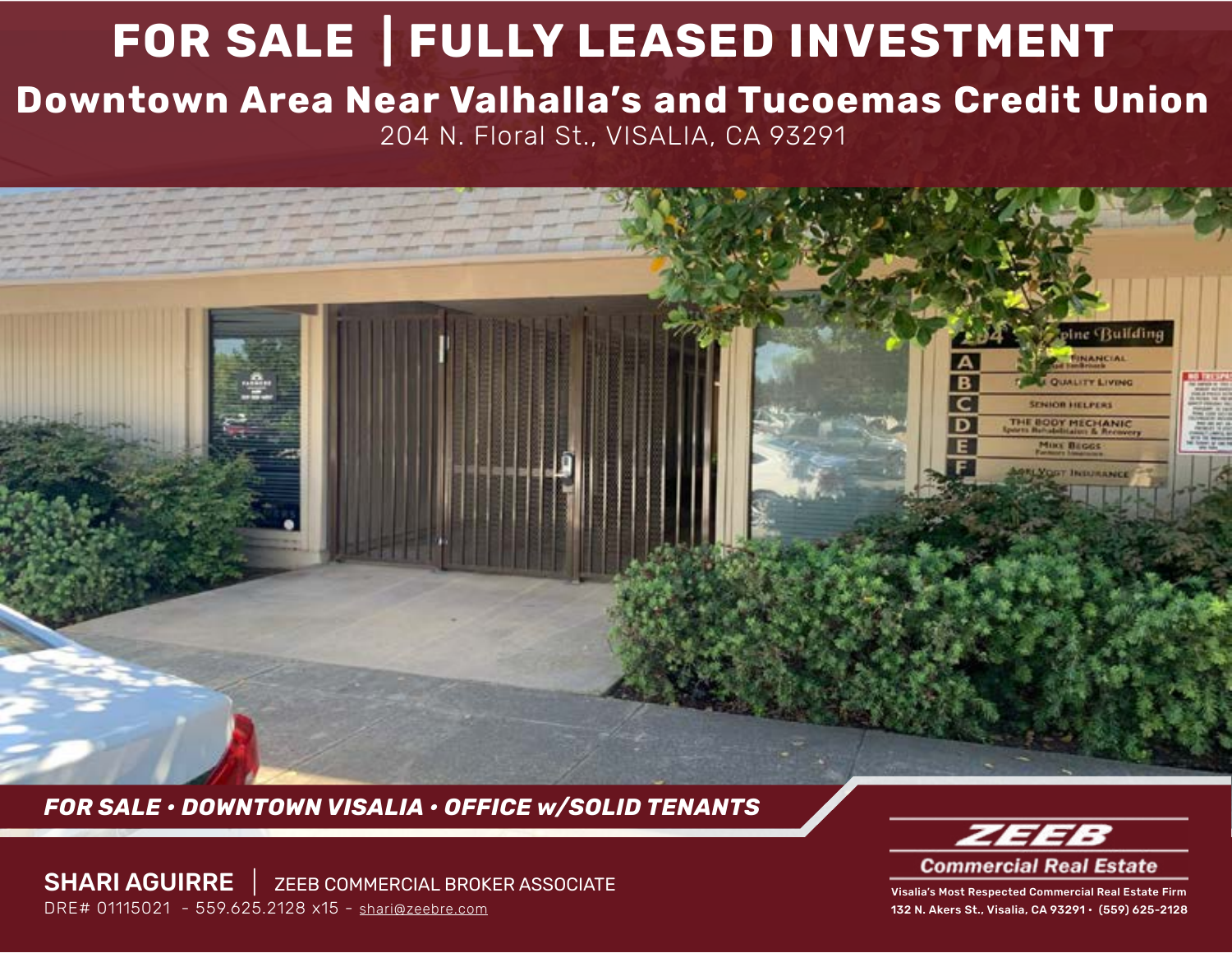## LISTING HIGHLIGHTS

Fully leased investment property. Great location in downtown area near Valhalla's and Suncrest Bank. This one owner office building has been well maintained and cared for. Roof less than 6 years old, newer HVAC units, wrought iron security gates plus updated LVT flooring. Solid tenants with leases in place. Private parking lot on north side of building. Approx 6+% CAP rate.

| <b>SALE PRICE:</b>    | \$725,000                   |
|-----------------------|-----------------------------|
| <b>AVAILABLE SF:</b>  | 3.744 SF                    |
| <b>BUILDING SIZE:</b> | 3.744SF                     |
| <b>YEAR BUILT:</b>    | 1972                        |
| <b>LAND AC:</b>       | .3AC                        |
| <b>ZONING:</b>        | <b>Mixed Use Commercial</b> |





132 N. Akers St., Visalia, CA 93291 • (559) 625-2128

SHARI AGUIRRE | ZEEB COMMERCIAL BROKER ASSOCIATE DRE# 01115021 - 559.625.2128 x15 - [shari@zeebre.com](mailto:shari%40zeebre.com?subject=)

Note: This information is believed to be reliable, however broker makes no guarantee as to its current validity.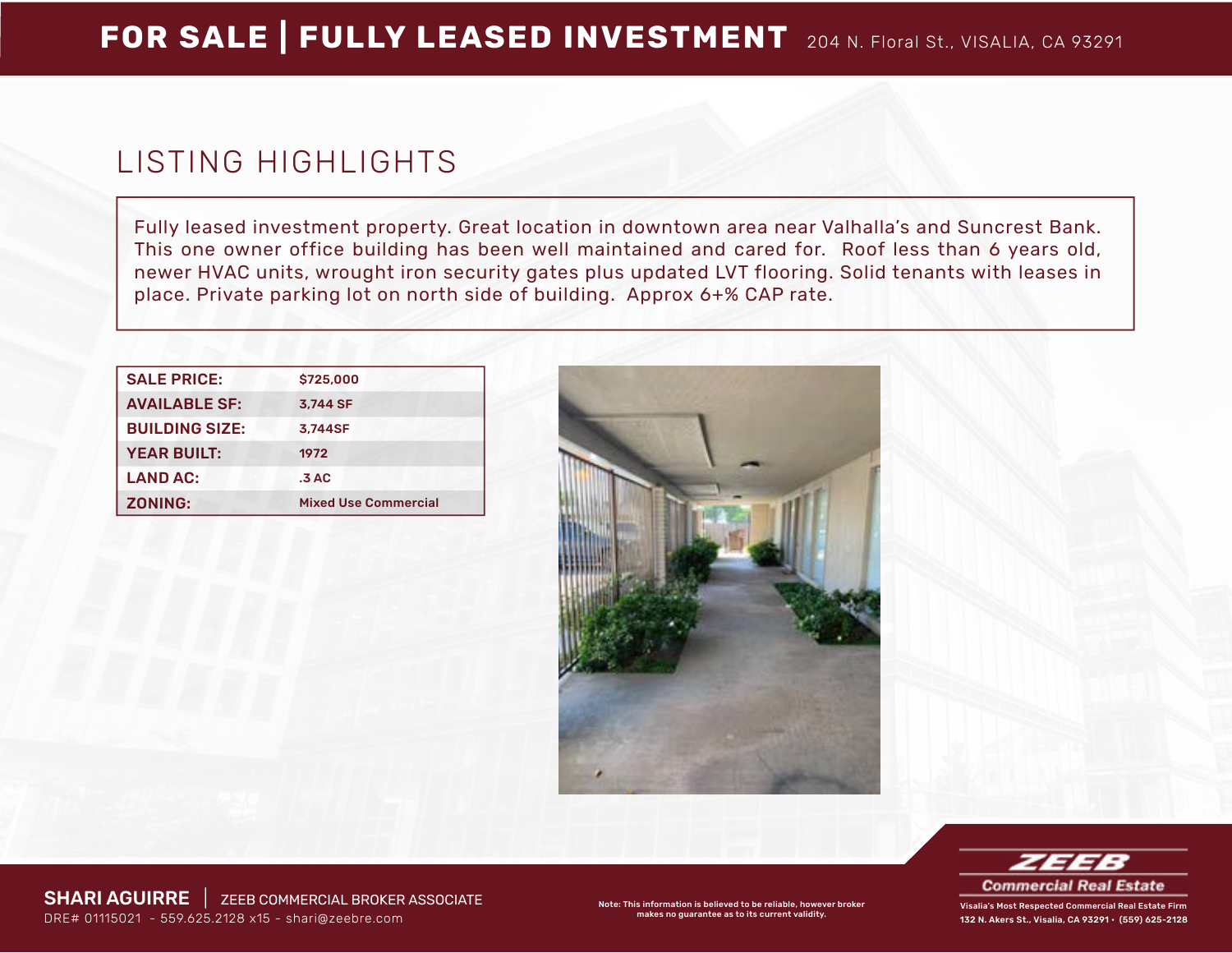### PROPERTY PHOTOS







132 N. Akers St., Visalia, CA 93291 • (559) 625-2128

SHARI AGUIRRE | ZEEB COMMERCIAL BROKER ASSOCIATE DRE# 01115021 - 559.625.2128 x15 - [shari@zeebre.com](mailto:shari%40zeebre.com?subject=)

Note: This information is believed to be reliable, however broker makes no guarantee as to its current validity.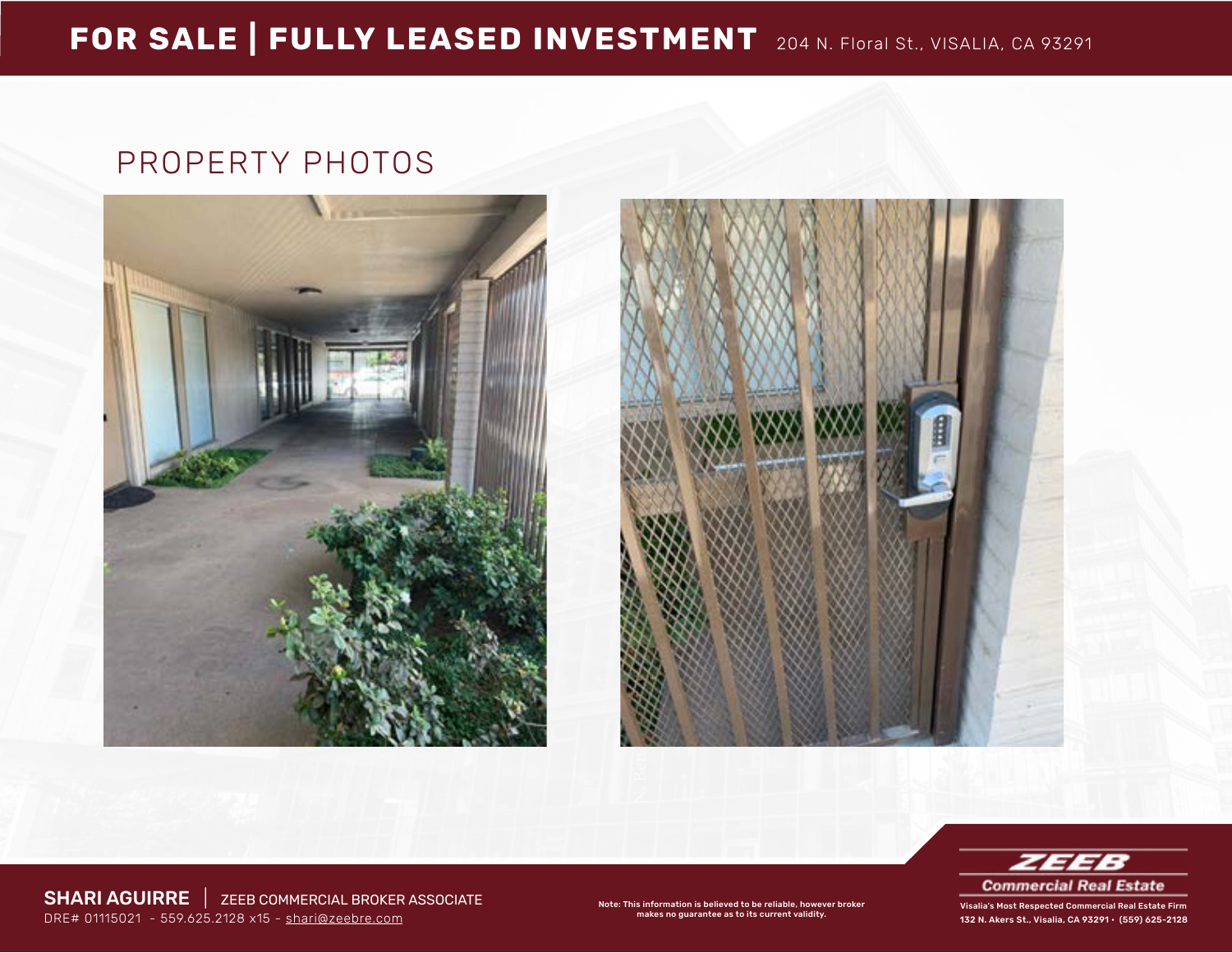## DEMOGRAPHICS

| <b>POPULATION</b>            | 1 Mile | 3 Mile | 5 Mile  |
|------------------------------|--------|--------|---------|
| <b>2018 TOTAL POPULATION</b> | 10,587 | 72,322 | 131,771 |
| <b>Average Age</b>           | 26.1   | 30.9   | 31.8    |
| <b>Average Age (Male)</b>    | 25.6   | 30.3   | 31.0    |
| <b>Average Age (Female)</b>  | 27.2   | 32.6   | 33.5    |

| <b>HOUSEHOLDS</b>          | 1 Mile    | 3 Mile    | 5 Mile    |
|----------------------------|-----------|-----------|-----------|
| <b>Total Households</b>    | 2.906     | 22,900    | 43,502    |
| # of Persons per HH        | 3.6       | 3.2       | 3.0       |
| <b>Average HH Income</b>   | \$48,244  | \$64,358  | \$66,694  |
| <b>Average House Value</b> | \$177,045 | \$263,934 | \$276,893 |



132 N. Akers St., Visalia, CA 93291 • (559) 625-2128

SHARI AGUIRRE | ZEEB COMMERCIAL BROKER ASSOCIATE DRE# 01115021 - 559.625.2128 x15 - [shari@zeebre.com](mailto:shari%40zeebre.com?subject=)

Note: This information is believed to be reliable, however broker makes no guarantee as to its current validity.